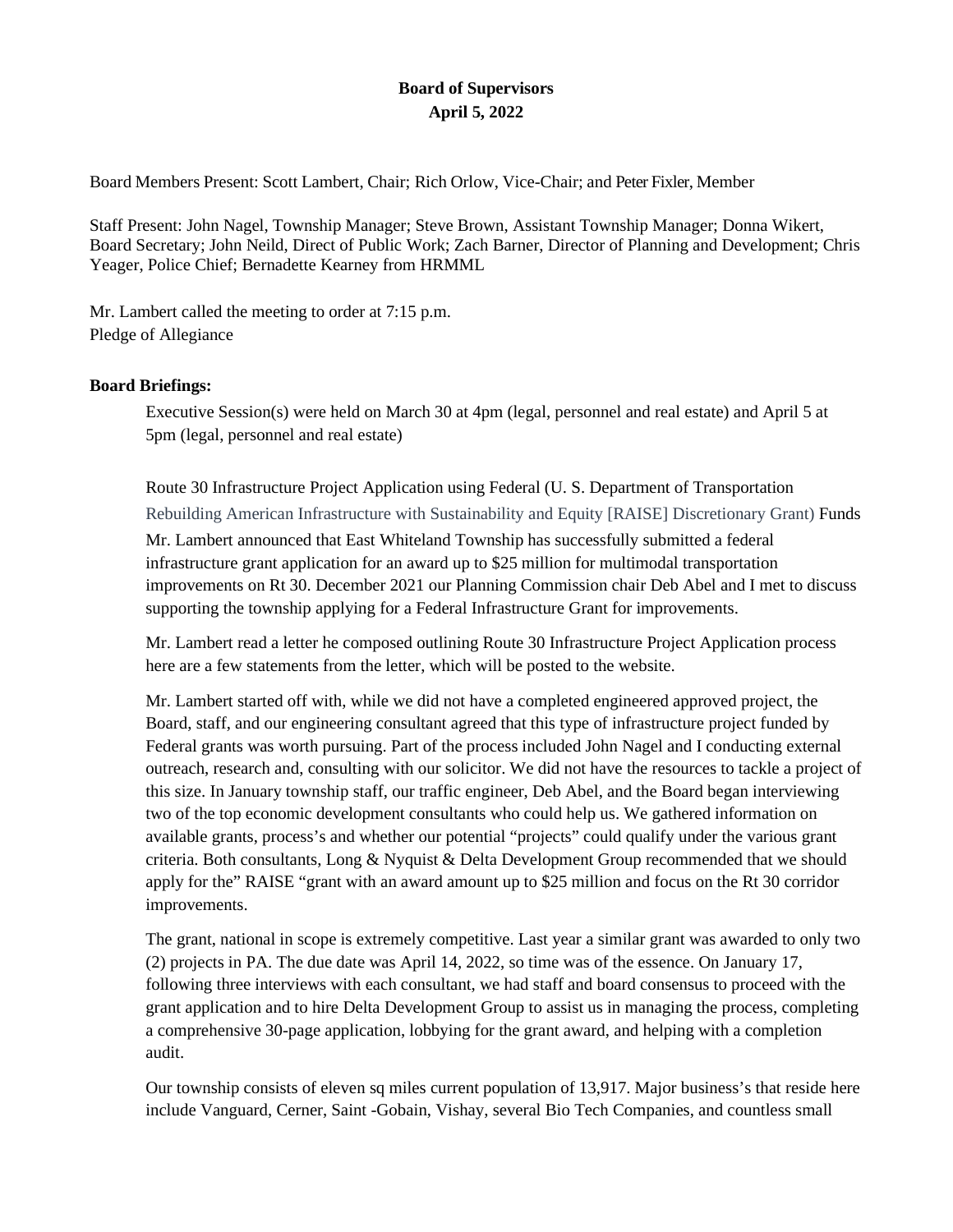businesses. Penn State Malvern campus, Immaculata University, Drexel Lebow College of Business Main Lines, Paoli Hospital, and the Great Valley School District. With Route 30 being the "Main Street "of the township the corresponding North South feeder roads to Route 29,252,352, and 401, contribute to us seeing 20,0000 commuters daily on our roads. (Per PennDOT)

The discussion of muti-modal transportation improvements along Rt 30 began in earnest in 2018 with the Route 30 masterplan corridor study and has gained momentum as Route 30's issues have become more problematic. We felt we could not put off it any longer, that the bottle neck  $\&$  safety issues caused in part by the expansive growth will not by themselves improve and now was an opportunity to take advantage of the newly available grant programs to fund the project. The scope of the project impacts Route 30 between Church Rd and Planebrook.

Improvements include, reducing congestion by widening to five lanes (2 in each direction and a turn lane, improving intersections, adding bike lanes sidewalks and bus stop improvements

In addition, the project would meet the grant criteria, positively impact one of the townships greatest roadway needs, help with the revitalization of this corridor and by utilizing the previously completed Route 30 Corridor Master Plan document would allow the narrative to be expertly documented. The Board and staff completely agreed.

Sewer System Sale - Mr. Nagel gave a brief overview on the sewer sale to Aqua. The application was filed on February 4, 2022, the PUC should be ruling on the sale on August 4, 2022, and August 9, 2022, is tentatively set for settlement date. Please check our website for information on sewer sale. [Proposed Sewer Sale | East Whiteland Township, PA](http://www.eastwhiteland.org/434/Proposed-Sewer-Sale)

Campus Master Plan – Mr. Nagel gave a brief overview on the new Police Building. Design development started early this year. Scheduled to submit land development plan in June. We will be looking for Board of Supervisors approval at the November 2022 meeting. Bidding would go out in January of 2023, construction hopefully to start in the end of March 2024, occupying in May of 2024. This is a long-term approach, and is expected to have scheduled changes throughout the process.

[Campus Master Plan -](http://www.eastwhiteland.org/471/Campus-Master-Plan---Timeline) Timeline [| East Whiteland Township, PA](http://www.eastwhiteland.org/471/Campus-Master-Plan---Timeline)

Julia Bitto memorial playground update – Mr. Brown announced the playground ribbon cutting is set for May 14, 2022, rain date May 15.

Certificate of Achievement for Excellence in Financial Reporting from Government Finance Officers Association for Fiscal Year 2020

Mr. Nagel discussed how we are fortunate to be recognized by the Government Finance Officers Association for an Excellence in Financial Reporting due to the fine work that Usha Hogan and Joe Meehan have done on behalf of East Whiteland Township. Mr. Nagel wanted to recognized Ed Furman not only as a professional CPA who worked for Maillie LLP, he also had years of experience in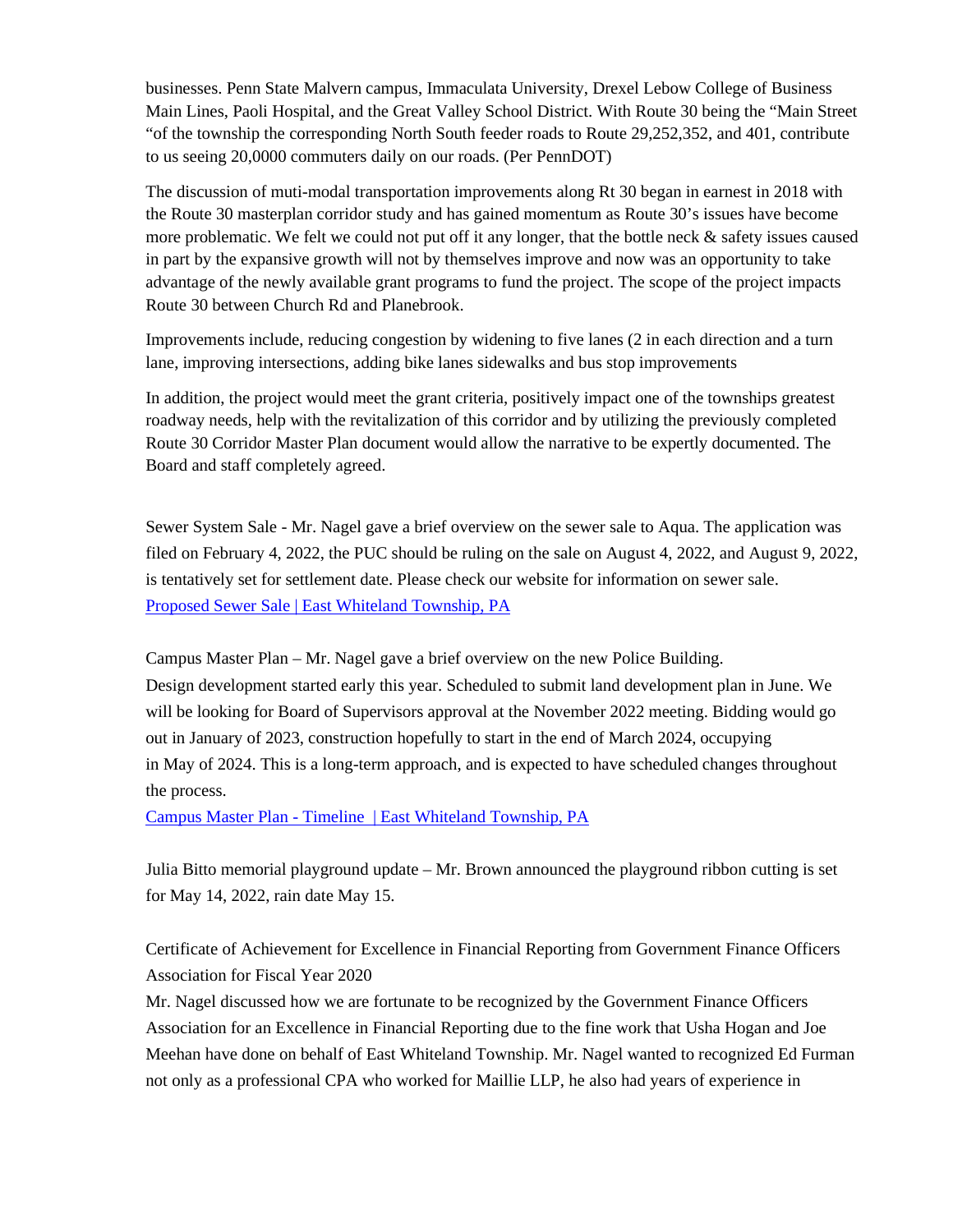business, government, and non-profit accounting. He was a Drexel University graduate, he served as Township Supervisor in Towamecnin Township, he also served as a Township Auditor in Whitpan Township and was a dear friend. Ed's biggest contribution to East Whiteland Township was guiding us to Excellence in Financial Reporting. Ed retired and soon after that was diagnosed with cancer and passed away on March 20, 2022, leaving his wife Ruth, two sons and daughter behind.

Designate by Proclamation April 29, 2022, as Abigail Adams Day (Peoples Light Executive Artistic Director for Over 10 Years doing wonderful things for Peoples Light for over 40 years) Day.

Ms. Wikert introduced April 29, 2022, as "Abigail Adams Day" Dianne Bricker spoke on behalf of Peoples Light and Theater. She wanted to Thank the Board for proclaiming April 29 as "Abigail Adams Day" Abby is well deserving of this honor. She is an extraordinary person, strong woman, great educator, forward thinking leader. Abby has kept the theater going throughout this pandemic. She kept staff employed and the theater opened. Abby is well deserving of this honor.

Mr. Lambert made a designation by proclamation for April 29, 2022, as Abigail Adams Day. Mr. Orlow seconded the motion; the motion was approved 3-0.

### **Public Hearings:**

CU-03-2022 for Great Valley School District Outdoor Recreation – [Conditional Use Application](https://www.eastwhiteland.org/DocumentCenter/Index/315) to allow both passive and active recreation facilities in a residential zoning district. The plan proposes outdoor play areas, relocated garden/greenhouse facilities, and a multi-use recreational trail adjacent to the existing KD Markley Elementary School and proposed 5/6th Grade Center. The property, located at 348 Swedesford Road, is within the R-1 (Residential) Zoning District.

Full details of the hearing are contained with the transcript prepared by a court reporter. The transcript is available to view at the Township Building. The hearing ended and Ms. Kearney reconvened into the regular Board meeting to vote upon CU-03-2022 for Great Valley School District Outdoor Recreation. Mr. Lambert made a motion to accept the Conditional Use Application as read by Ms. Kearney. Mr. Orlow seconded the motion the motion was approved 3-0.

#### **Board Motions & Resolutions:**

Ratify Appointment of Patricia McDonald to Environmental Advisory Council (for term expiring 2026) Mr. Lambert made a motion ratify the appointment of Patricia McDonald. Mr. Orlow seconded the motion; the motion was approved 3-0.

Ratify Appointment of Ruben Garrett to Historical Commission (for term expiring 2026)

Mr. Fixler made a motion to ratify the appointee of Ruben Garrett. Mr. Orlow seconded the motion; the motion was approved 3-0.

Appoint Greg Lewis as Chief Fire Marshal - Mr. Fixler made a motion to approve the appointment of Greg Lewis as Fire Marshal. Mr. Orlow seconded the motion; the motion was approved 3-0.

Appoint Mark Moses as Deputy Fire Marshal - Mr. Fixler made a motion to approve the appointment of Mark Moses as Deputy Fire Marshal. Mr. Orlow seconded the motion; the motion was approved 3-0.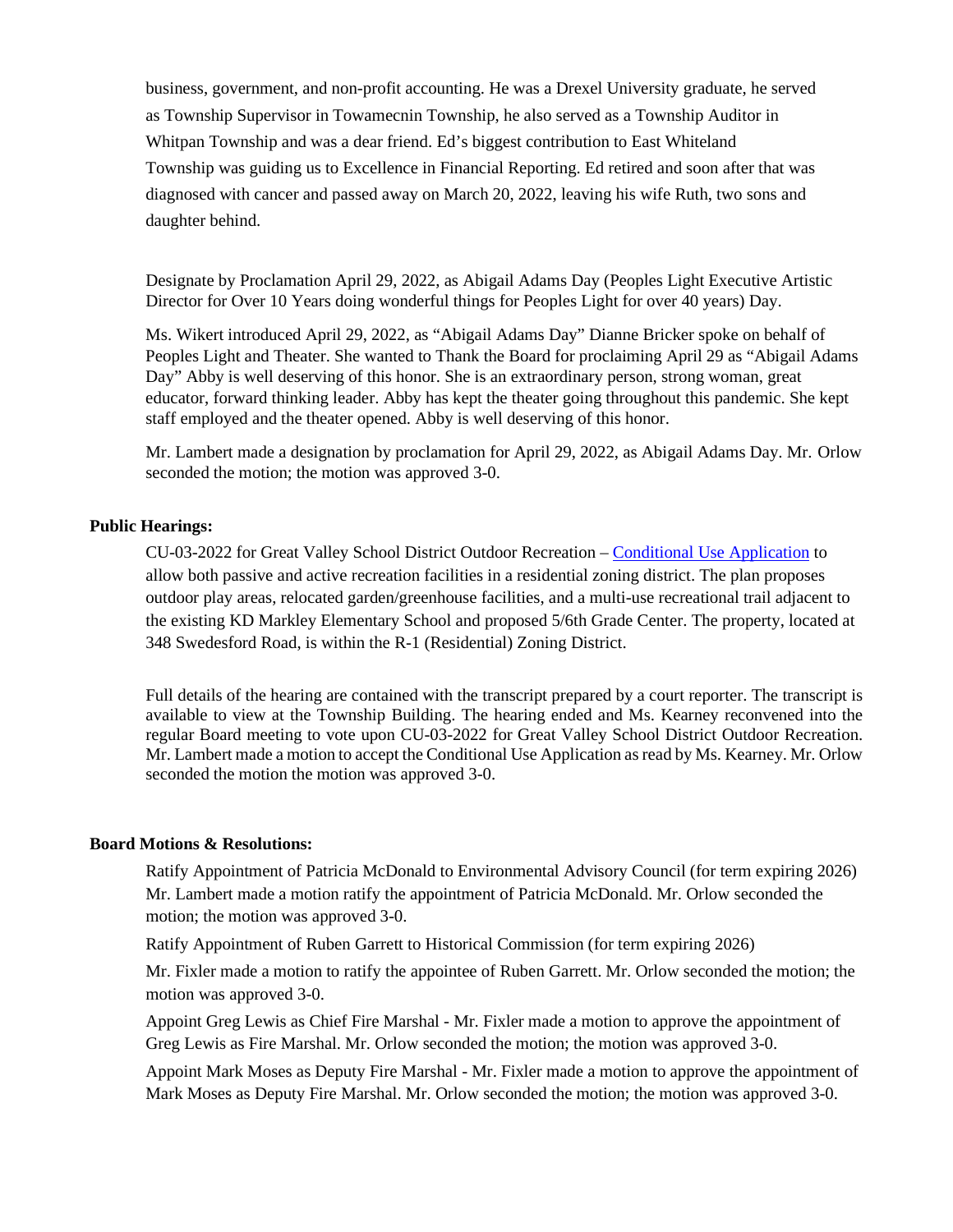Bacton Hill Park Phase 1 Consider authorization to include restrooms and fencing in phase 1.

After a lengthy discussion on the need of the bathroom all three members of the Board decided to hold off and continue looking into this but not include in Phase 1. The cost estimated is \$200,000 to \$300,000 and it is 300 sf., the cost is more for the pre fabrication buildings themselves. At this time there is no sewer hookup either buy the time Phase 1 is completed we would have to pay AQUA for tapping fees.

As for the fencing, Medical Home Supply has agreed to cost share with the Township which could be in the range of \$25,000. The Board felt there is more of a need to put a fencing structure up then a bathroom at this time.

Mr. Orlow made a motion to approve including fencing in Phase 1 of Bacton Hill Park at this time and to continue investigating the cost for restrooms. Mr. Fixler seconded the motion; the motion was approved 3-0.

### **Motion to Advertise:**

2022 Road Paving Project

Mr. Neild gave the Board the list of roads to be paved in their Board Packet. Mr. Neild introduced Al Vennettilli from ARRO who will be replacing Darrell Becker when he retires in May.

Mr. Fixler made a motion to approve the advertising of the 2022 Road paving project. Mr. Orlow

seconded the motion; the motion was approved 3-0.

Advertise on Municibid - 2015 Dodge Charger & 2000 Suzuki ATV

Mr. Fixler made a motion to approve the advertising of the 2015 Dodge Charger & ATV. Mr. Orlow seconded the motion; the motion was approved 3-0.

#### **Planning & Development:**

Consider Rendering a Decision on the Following [Development Applications:](https://www.eastwhiteland.org/305/Land-Developments)

LD-07-2021 for Great Valley School District five-sixths Grade Center (Great Valley School District) Final Subdivision & Land Development application to construct a new 172,000 square foot 5th and 6th Grade School. The property, located at 354 Swedesford Road, is within the NS (Neighborhood School) and OS (Open Space) Zoning Districts

Mr. Freimuth updated the Board on the PennDOT traffic signal condition, which has been discussed at previous meetings. Mr. Freimuth said the proposed signal at Church and Swedesford may not be warranted based on updated traffic counts, but the district is aware of the condition which will require the School District to pursue the signal or to pay the traffic impact fee if the signal is not approved by PennDOT. The condition states the School District is required to study the intersection for up to 5 years, which the district is willing to do. Mr. Freimuth asked that the Township be mindful that additional development may lead to additional traffic at that intersection. Mr. Orlow asked if, during the study period it requires a signal, who pay for the actual signal installation. Mr. Freimuth said the way it reads is that the Township would pay for the installation with the impact fee collected from the School District. Ms. Kearney asked Mr. Freimuth if the school District aware of the draft resolution and whether they are in agreement with the conditions. Mr. Freimuth confirmed acceptance of the resolution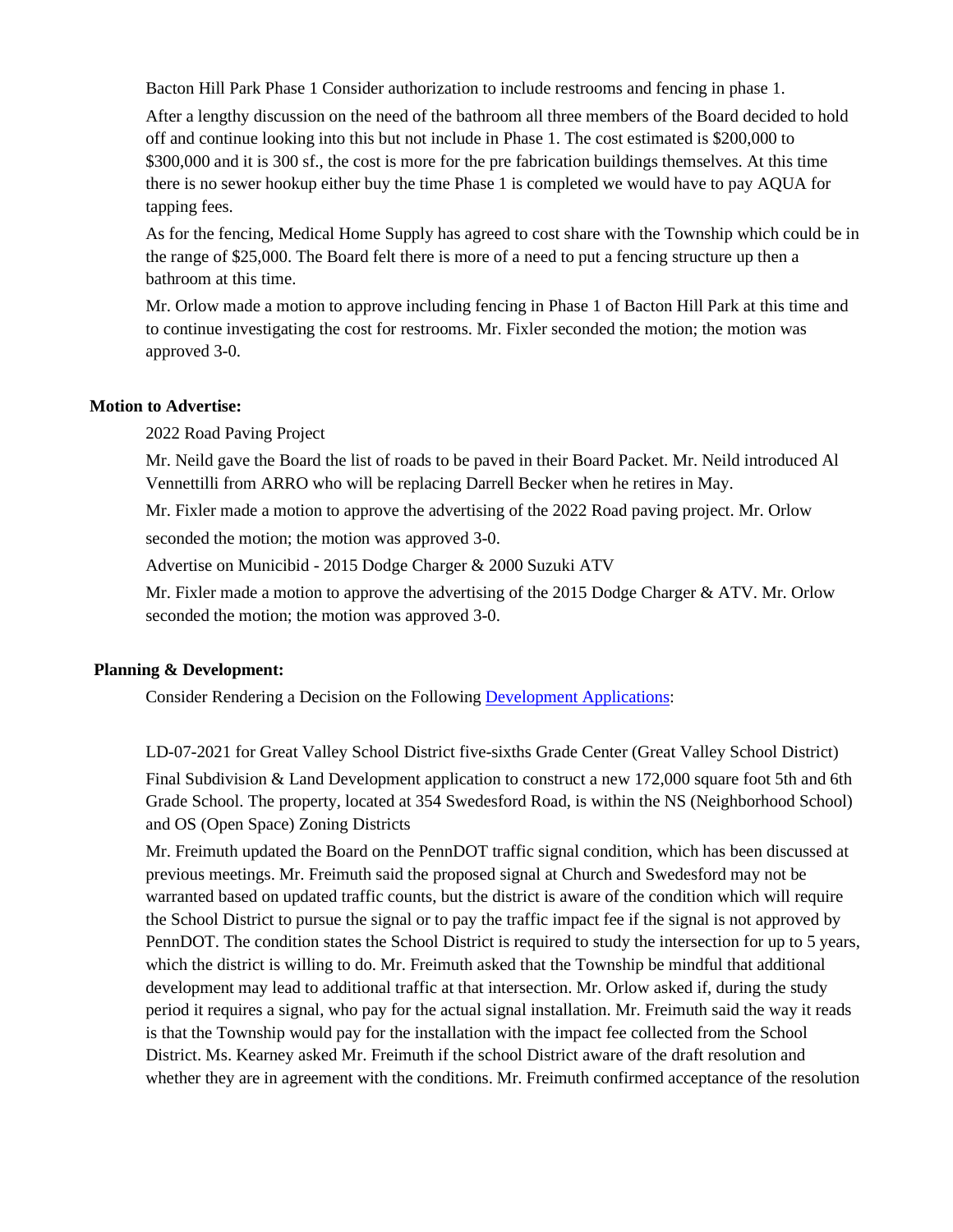as drafted and said the only possibility is that the School District may come back to the Township with sanitary sewer data showing lower flows than the original EDU estimate.

Mr. Orlow made a motion to approve LD-07-2021 for Great Valley School District five-sixths Grade Center (Great Valley School District). Mr. Fixler seconded the motion; the motion was approved 3-0

Consider Extension of Time to Render a Decision on the Following [Development Applications:](https://www.eastwhiteland.org/305/Land-Developments)

LD-01-2022 for 41 Moores Road Parking Structure – extension until to July 31, 2022

Mr. Fixler made a motion to extend the time thru July. Mr. Orlow seconded the motion; the motion was approved 3-0.

## **Zoning:**

Property Maintenance Codes – Recent Activity (Report Submitted)

Mr. Orlow read Property Maintenance on properties that have been given 30-day notices to clean up their property. Residents on several of these properties are taking care of the trash citations and cleaning up.

# **Public Comment: General**

Dr. Tom Miles wanted to share his good news that is has been proven by the historians that George Washington's headquarters in 1777 was at Malin Hall. Dr. Miles asked about the status of an application he submitted in 2018 for the historical Commission he asked the Board if they could vote on that tonight or table to another night or if necessary, reapply. He spoke to the Board about being a business owner in the Township for 28 years, 5 years as a resident at Malin Hall. He is proud to be able to restore and keep up with the maintenance of the historical home. He again asked the board to consider the application he has submitted.

Mr. Wise wanted the Board to know he is in full support of Dr. Miles request to be on the Historical Commission. Mr. Wise has worked on Historical District and Overlay ordinances himself; he knows you need a strong Historical Commission to guide the Community and he feels that Dr. Miles is that person. The Township would benefit having Dr. Miles as part of the Historical Board not only his home, but his vision and knowledge would be an asset to the Township.

Dr. Sadanage also spoke on behalf of the Dr. Miles highly recommending him for the Historical Commission his knowledge and restoration of Malin Hall is to be commended and he would be an asset to the Township.

Mr. Scheibe wanted a status on his property as being pat of the water run off project on three-ton rd. Mr. Brown said the Township is waiting for a proposal from ARRO and that he will reach out to Rick once it is received.